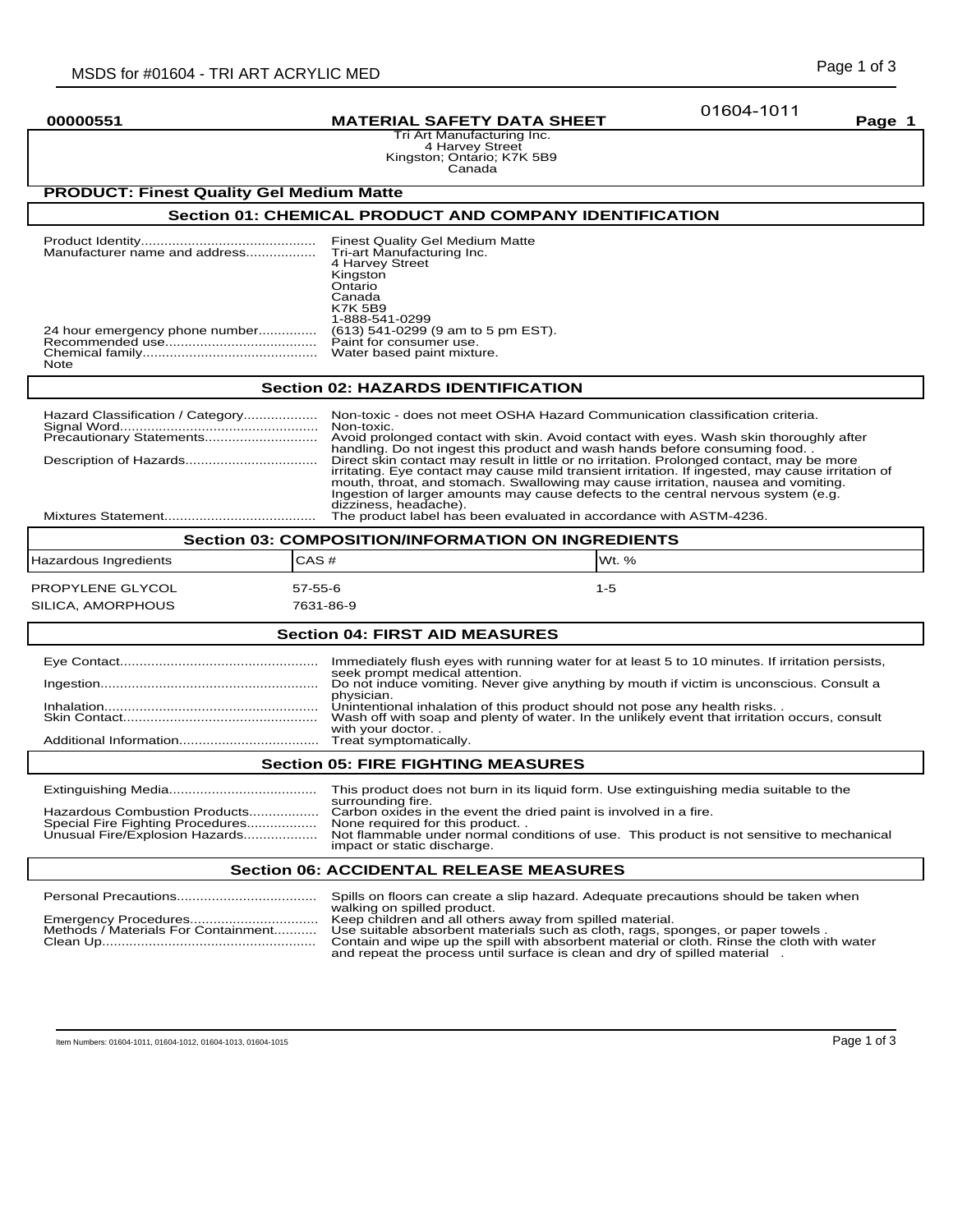# **00000551 MATERIAL SAFETY DATA SHEET Page 2**

# **PRODUCT: Finest Quality Gel Medium Matte**

# **Section 07: HANDLING AND STORAGE**

| Avoid contact with skin, eyes and clothing. Wash thoroughly after handling. Keep away                                                                          |
|----------------------------------------------------------------------------------------------------------------------------------------------------------------|
| from extreme heat and flame. Keep containers tightly closed when not in use.<br>Store in a cool, dry, well ventilated area. Do not freeze. Recommended storage |
| temperature: $0 - 30^{\circ}$ C (32 - 86 $^{\circ}$ F).                                                                                                        |

## **Section 08: EXPOSURE CONTROLS/PERSONAL PROTECTION**

| <b>Exposure Limits</b>                |                                         |                                                                                                                                                                                                                                                                                                                                                     |                                      |                                    |                                       |
|---------------------------------------|-----------------------------------------|-----------------------------------------------------------------------------------------------------------------------------------------------------------------------------------------------------------------------------------------------------------------------------------------------------------------------------------------------------|--------------------------------------|------------------------------------|---------------------------------------|
| Ingredients                           | TWA                                     | <b>ACGIH TLV</b><br>STEL                                                                                                                                                                                                                                                                                                                            | <b>OSHA PEL</b><br><b>PEL</b>        | <b>STEL</b>                        | <b>NIOSH</b><br><b>REL</b>            |
| PROPYLENE GLYCOL<br>SILICA, AMORPHOUS | $10 \text{ vmq/m}$ 3<br>Not established | Not established<br>Not established                                                                                                                                                                                                                                                                                                                  | Not established<br>$15 \text{ mg/m}$ | Not established<br>Not established | Not established<br>$6 \text{ mg/m}$ 3 |
|                                       |                                         | No personal protective equipment is necessary when handling or using this product.<br>No special protective clothing is required to use this product.<br>Take the necessary precautions to avoid liquid contact with eyes.<br>No gloves are required to handle this product.<br>No special ventilation requirements are necessary for this product. |                                      |                                    |                                       |

### **Section 09: PHYSICAL AND CHEMICAL PROPERTIES**

|                                       | Liquid.                             |
|---------------------------------------|-------------------------------------|
|                                       | Various colors.                     |
|                                       | Mild odour.                         |
| Odour Threshold (ppm)                 | No data.                            |
|                                       | No data.                            |
| Vapour Pressure (mm Hg)               | Similar to water.                   |
|                                       | $8.5 - 9.5$                         |
| Relative Density / Specific Gravity   | 1.02 - 1.40 (calculated).           |
|                                       | $0^{\circ}$ C / 32 $^{\circ}$ F.    |
|                                       | Dilutable in water.                 |
| Initial Boiling Point / Boiling Range | $100^{\circ}$ C / 212 $^{\circ}$ F. |
|                                       | Similar to water.                   |
| Flash Point (deg C), Method           | Non-flammable.                      |
| Auto Ignition Temperature (deg C)     | Not applicable.                     |
| Upper Flammable Limit (% Vol)         | Not applicable.                     |
| Lower Flammable Limit (% Vol)         | Not applicable.                     |
| Coefficient of Water/Oil Distribution | No data.                            |
|                                       | 71-75%.                             |
|                                       | 300 - 800 poise #3 spindle.         |

## **Section 10: STABILITY AND REACTIVITY**

|                                     | Avoid extreme heat or freezing temperatures.                             |
|-------------------------------------|--------------------------------------------------------------------------|
|                                     | Stable under the recommended storage and handling conditions prescribed. |
|                                     | Will not occur.                                                          |
| Hazardous Products Of Decomposition | None known, refer to hazardous combustion products in Section 5.         |
|                                     | There are no known incompabilities.                                      |
|                                     | Not applicable.                                                          |

## **Section 11: TOXICOLOGICAL INFORMATION**

| Effects Of Acute Exposure<br>Aggravated Medical Conditions | Swallowing may cause irritation, nausea and vomiting.<br>None known.<br>This product does not contain any carcinogens listed by the IARC, NTP or ACGIH.<br>None are anticipated under normal use.<br>hazards, other than those indicated above | Skin and eye contact are possible routes of exposure. Mists and vapours are unlikely to be<br>generated during intended use of this product. Do not take internally or ingest this product.<br>Ingestion of large amounts may be harmful. If product is heated or mists are formed,<br>inhalation may cause irritation to the nose, throat and respiratory tract. Direct skin contact<br>may result in little or no irritation. Prolonged contact may be more irritating. Eye contact<br>may cause mild transient irritation. May cause irritation of mouth, throat, and stomach.<br>Use of this product following our recommended instructions should not cause any health |  |
|------------------------------------------------------------|------------------------------------------------------------------------------------------------------------------------------------------------------------------------------------------------------------------------------------------------|-----------------------------------------------------------------------------------------------------------------------------------------------------------------------------------------------------------------------------------------------------------------------------------------------------------------------------------------------------------------------------------------------------------------------------------------------------------------------------------------------------------------------------------------------------------------------------------------------------------------------------------------------------------------------------|--|
| <b>Toxicological Data</b>                                  |                                                                                                                                                                                                                                                |                                                                                                                                                                                                                                                                                                                                                                                                                                                                                                                                                                                                                                                                             |  |
| Ingredients                                                | LC50-inh. rat                                                                                                                                                                                                                                  | LD50-Oral,rat                                                                                                                                                                                                                                                                                                                                                                                                                                                                                                                                                                                                                                                               |  |
| PROPYLENE GLYCOL                                           | Not available                                                                                                                                                                                                                                  | 22,000 mg/kg Rat oral; 20,800 Rabbit dermal                                                                                                                                                                                                                                                                                                                                                                                                                                                                                                                                                                                                                                 |  |
| SILICA, AMORPHOUS                                          | No data                                                                                                                                                                                                                                        | >22,000 mg/kg oral rat                                                                                                                                                                                                                                                                                                                                                                                                                                                                                                                                                                                                                                                      |  |

Item Numbers: 01604-1011, 01604-1012, 01604-1013, 01604-1015 Page 2 of 3